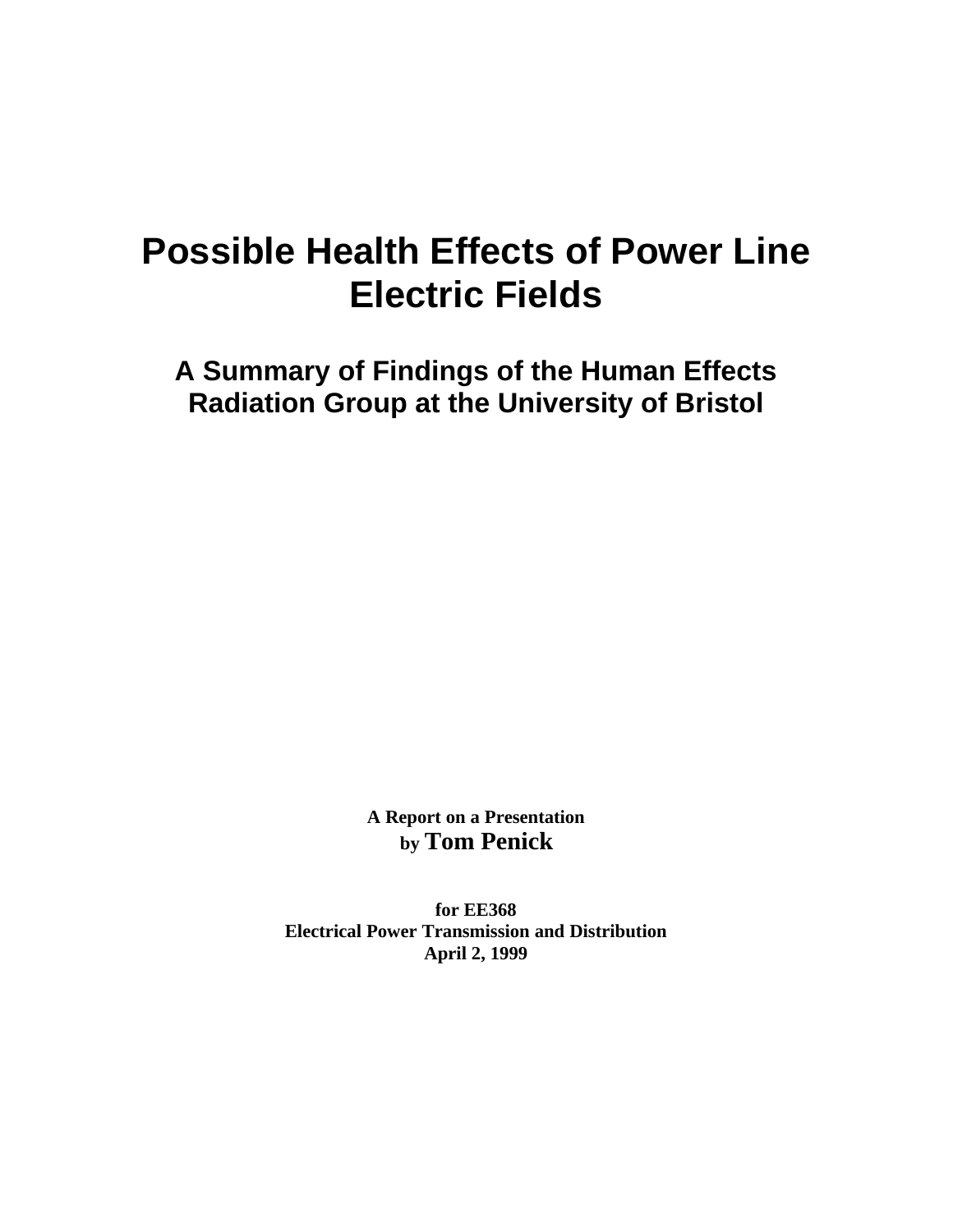## **The Assignment**

The assignment was to perform a web search on the topic of Electric field limits under, and at the edge of ROW for power lines. Prepare a three-minute in-class presentation using no more than five overhead transparencies.

### **The Topic**

In searching the web, I found that there are no federal guidelines on the strength of electrical fields beneath power lines. There are seven states that have established regulations. Since safe and unsafe levels of electric fields have not been established, these regulations are designed to simply prevent electric field levels on new power lines from exceeding the maximum field strength present on existing power lines. Due to the wide scope of the topic, the fact that information remains in dispute, and the short length of the presentation, I decided to report on only one web site.



# UNIVERSITY OF BRISTOL

Bristol, England

#### Human Radiation Effects Group

headed by

Professor Denis L. Henshaw

http://www.phy.bris.ac.uk/research/track\_analysis/home.html

### **The Human Radiation Effects Group**

This is the web site of the Human Radiation Effects Group at the University of Bristol. Previous studies on the health effect of power line electric fields have given inconsistent and often contradictory results. Although there seems to be a suggestion that there are health risks associated with power line electric fields, the actual risks, and even whether they exist, remain undetermined.